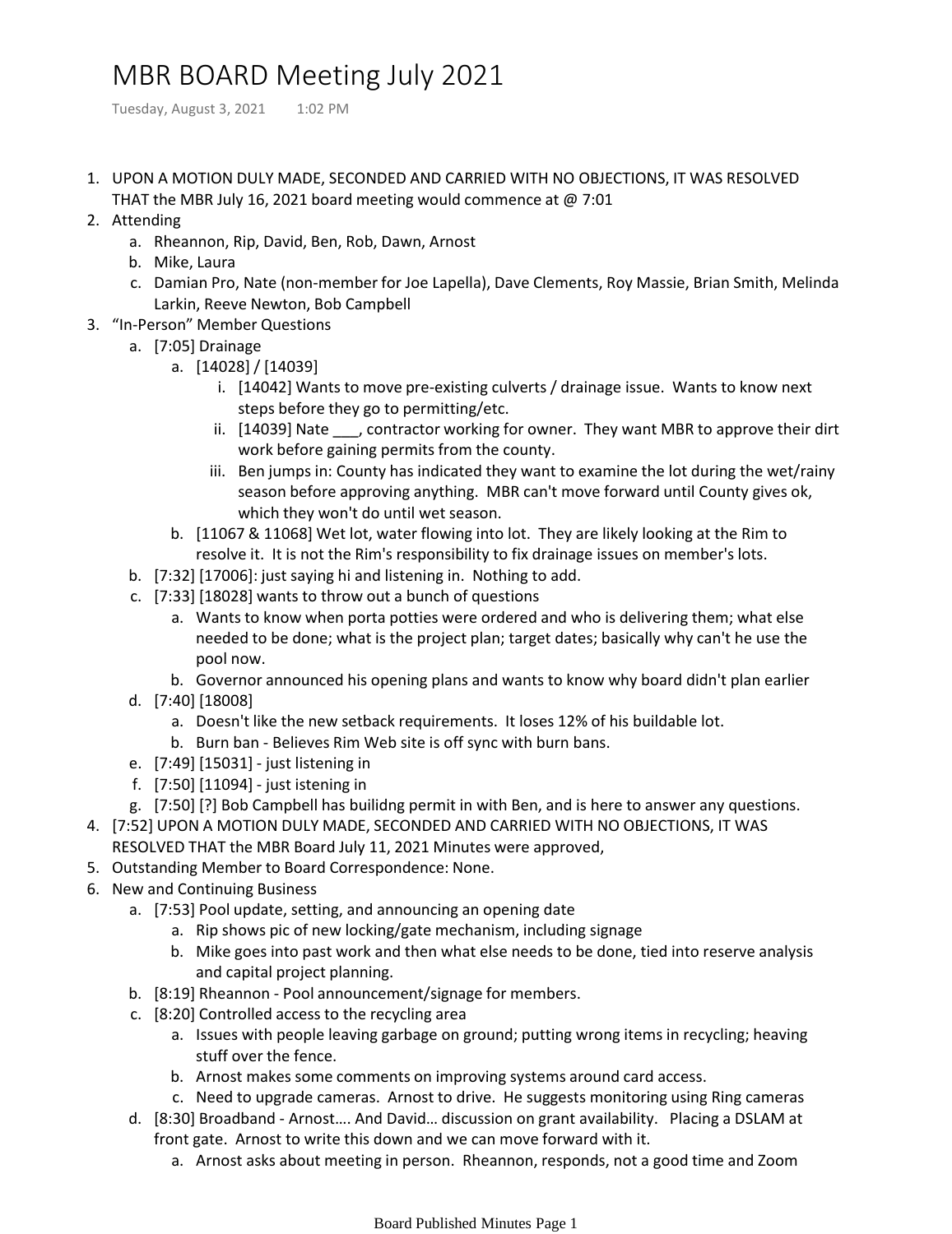works well.

- e. [17006] comments: we used to and should require contractors to have dumpsters; port o potties are Whatcom requirements
- f. Reserve Study: next steps and by whom; funding/assessment
	- a. It's something we need to dig into.
	- b. Rip wants to set up a schedule to deal with this
	- c. [9:01] Dawn wants to add solar panels to the clubhouse
- g. Committee
	- a. Reserve study: Rob, Rip, David we will do this initially offline by email. David to drive this.
- h. Secretary stuff
	- a. AGM data / outcome
	- b. Highlights difference between Association Meeting (AGM) requirements and Board Meeting Requirements
	- c. Executive session requirements
	- d. Dawn is having problems logging on; David suggested taking this offline.
	- e. Consent Agenda
		- i. David outlines the process / legality
		- ii. Rheannon asks if 3 days in advance is okay? No objections
	- f. Time limit on members with questions 2 minutes plus 3 minutes back-and-forth
- i. Treasurer (Rob)
	- a. He doesn't have anything for now; Rheannon suggests Rob sync w/ Chris Park.
- j. Baker Bits Dawn will send Rheannon a message about wanting to take this on. And manage offline.
- k. President nothing
- l. [9:27] G&M mostly covered, but other things
	- a. Tree budget \$2K unspent
	- b. Basically unused budget
	- c. Dead trees by entry gate.
	- d. Rip Controlled / Medeco keys and bringing in all the stray keys out there for MBR properties. He will drive.
	- e. Revision to Ken's work agreement/title. Rip will update his work agreement for next meeting.
- m. Property Standards
	- a. 11068 sold and signed off on/Return deposit.
	- b. 11074 waiting on county permits. No word
	- c. 11077 eaves taken off by wind storm. No equipment being brought in. No need for damage deposit.
	- d. 11093 cleared lot, didn't clean up trees, wanted to get access w/o asking. Septic soon, no building until next year. They will need to clean up trees
	- e. 12017 wanted to clear all trees; told no. They went ahead and cut everything down. Fined for clearing lot.
	- f. 12028 no longer waiting on permits. They have been received. His construction is close to 30' in height, which is new max. Ben proposes we okay it since he started work before our rules was put in place.
	- g. 13009 Camera picked up someone planting trees on the property line
	- h. 13028 Shed plans. Arnost's place.
	- i. 14012 the shed Roy talked about. Member has tried to narrowly skirt rules in past with motorized vehicles. Same guys who pulled fast one on go-carts. Also plopped a shed previously w/o approval.
	- j. 14023 Tree removal. Done.
	- k. [1950] 14039 / 14028 As discussed earlier. 39 wants to build but drainage is a problem.